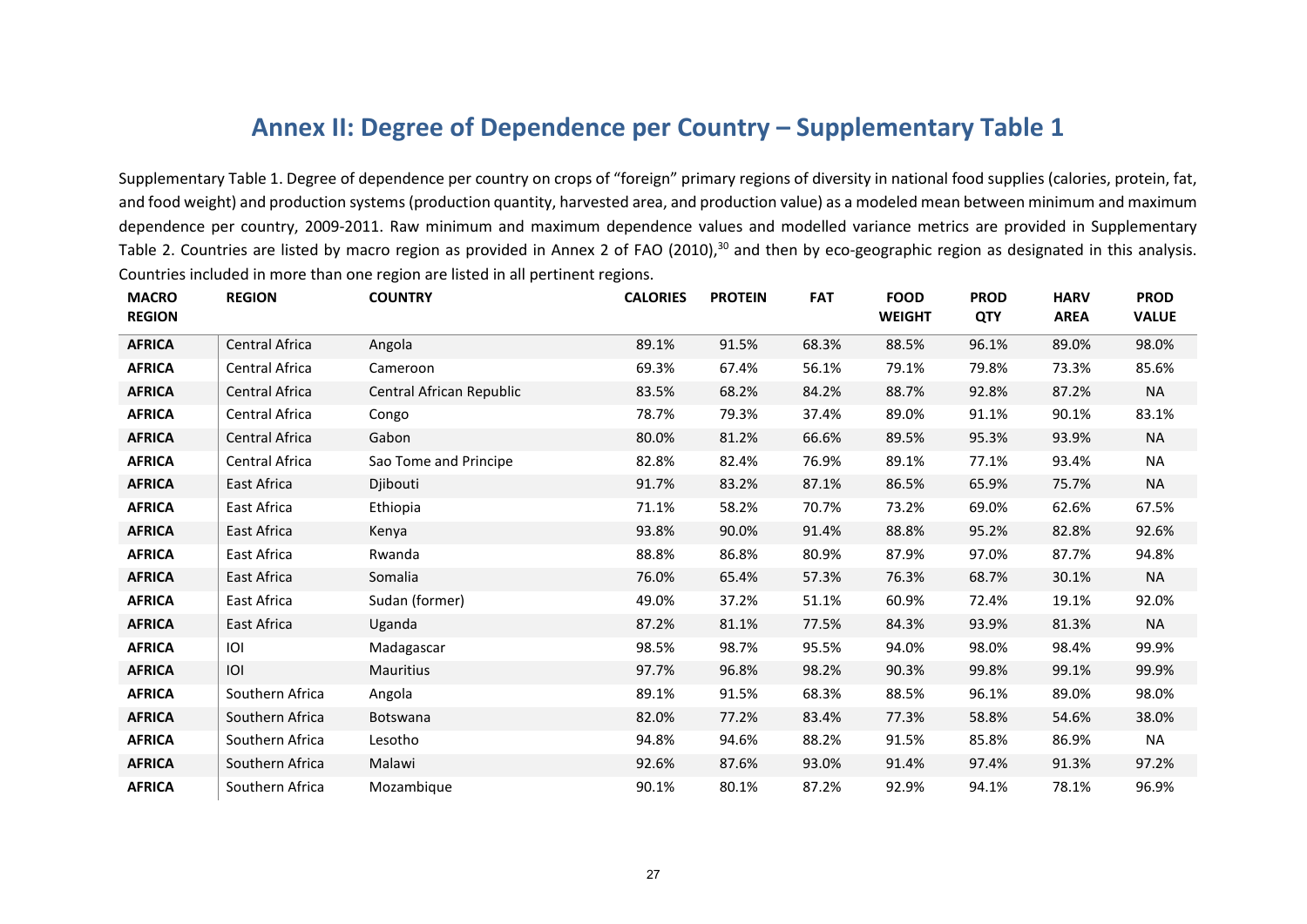| <b>MACRO</b><br><b>REGION</b> | <b>REGION</b>   | <b>COUNTRY</b>              | <b>CALORIES</b> | <b>PROTEIN</b> | <b>FAT</b> | <b>FOOD</b><br><b>WEIGHT</b> | <b>PROD</b><br><b>QTY</b> | <b>HARV</b><br><b>AREA</b> | <b>PROD</b><br><b>VALUE</b> |
|-------------------------------|-----------------|-----------------------------|-----------------|----------------|------------|------------------------------|---------------------------|----------------------------|-----------------------------|
| <b>AFRICA</b>                 | Southern Africa | Namibia                     | 81.3%           | 70.7%          | 79.9%      | 88.9%                        | 64.6%                     | 20.4%                      | 80.0%                       |
| <b>AFRICA</b>                 | Southern Africa | South Africa                | 97.1%           | 97.5%          | 98.2%      | 94.2%                        | 98.3%                     | 96.7%                      | 97.2%                       |
| <b>AFRICA</b>                 | Southern Africa | Swaziland                   | 93.1%           | 93.8%          | 88.6%      | 84.3%                        | 99.2%                     | 92.9%                      | <b>NA</b>                   |
| <b>AFRICA</b>                 | Southern Africa | United Republic of Tanzania | 88.7%           | 83.3%          | 89.5%      | 84.0%                        | 90.6%                     | 84.6%                      | 84.9%                       |
| <b>AFRICA</b>                 | Southern Africa | Zambia                      | 95.0%           | 94.0%          | 91.7%      | 89.1%                        | 94.1%                     | 88.0%                      | 95.4%                       |
| <b>AFRICA</b>                 | Southern Africa | Zimbabwe                    | 91.8%           | 92.0%          | 86.1%      | 90.1%                        | 88.7%                     | 71.0%                      | 96.4%                       |
| <b>AFRICA</b>                 | West Africa     | Benin                       | 52.1%           | 54.8%          | 70.8%      | 55.3%                        | 63.7%                     | 83.5%                      | 65.0%                       |
| <b>AFRICA</b>                 | West Africa     | <b>Burkina Faso</b>         | 43.6%           | 40.3%          | 68.5%      | 54.0%                        | 45.5%                     | 29.2%                      | 42.5%                       |
| <b>AFRICA</b>                 | West Africa     | Cabo Verde                  | 70.0%           | 68.0%          | 85.4%      | 77.5%                        | 95.2%                     | 77.9%                      | 91.3%                       |
| <b>AFRICA</b>                 | West Africa     | Chad                        | 47.0%           | 45.8%          | 78.2%      | 45.8%                        | 50.9%                     | 39.7%                      | 62.4%                       |
| <b>AFRICA</b>                 | West Africa     | Gambia                      | 40.5%           | 38.2%          | 48.5%      | 47.5%                        | 39.8%                     | 44.6%                      | 40.5%                       |
| <b>AFRICA</b>                 | West Africa     | Ghana                       | 67.0%           | 63.0%          | 68.9%      | 72.3%                        | 71.5%                     | 75.1%                      | 68.5%                       |
| <b>AFRICA</b>                 | West Africa     | Guinea                      | 46.2%           | 37.8%          | 54.1%      | 64.7%                        | 54.6%                     | 43.6%                      | 40.6%                       |
| <b>AFRICA</b>                 | West Africa     | Guinea-Bissau               | 39.3%           | 30.9%          | 52.2%      | 57.2%                        | 52.6%                     | 66.6%                      | 33.6%                       |
| <b>AFRICA</b>                 | West Africa     | <b>Ivory Coast</b>          | 45.4%           | 47.2%          | 36.1%      | 51.4%                        | 52.7%                     | 69.7%                      | 63.3%                       |
| <b>AFRICA</b>                 | West Africa     | Liberia                     | 37.0%           | 34.3%          | 12.1%      | 65.4%                        | 65.0%                     | 42.6%                      | <b>NA</b>                   |
| <b>AFRICA</b>                 | West Africa     | Mali                        | 32.7%           | 25.5%          | 57.5%      | 43.1%                        | 44.3%                     | 26.4%                      | 42.1%                       |
| <b>AFRICA</b>                 | West Africa     | Mauritania                  | 64.3%           | 64.7%          | 49.4%      | 69.5%                        | 26.5%                     | 27.7%                      | <b>NA</b>                   |
| <b>AFRICA</b>                 | West Africa     | Niger                       | 20.1%           | 17.2%          | 53.9%      | 28.6%                        | 26.8%                     | 7.4%                       | 38.6%                       |
| <b>AFRICA</b>                 | West Africa     | Nigeria                     | 45.4%           | 39.9%          | 42.5%      | 56.1%                        | 55.6%                     | 45.6%                      | 36.1%                       |
| <b>AFRICA</b>                 | West Africa     | Senegal                     | 51.9%           | 44.3%          | 80.3%      | 57.6%                        | 67.0%                     | 48.4%                      | 53.3%                       |
| <b>AFRICA</b>                 | West Africa     | Sierra Leone                | 34.3%           | 31.1%          | 29.9%      | 58.3%                        | 70.3%                     | 49.9%                      | <b>NA</b>                   |
| <b>AFRICA</b>                 | West Africa     | Togo                        | 60.6%           | 64.8%          | 45.5%      | 62.5%                        | 59.5%                     | 71.7%                      | 65.2%                       |
| <b>AMERICAS</b>               | Caribbean       | Antigua and Barbuda         | 87.5%           | 91.7%          | 82.4%      | 75.8%                        | 71.0%                     | 56.9%                      | 97.8%                       |
| <b>AMERICAS</b>               | Caribbean       | <b>Bahamas</b>              | 80.9%           | 84.8%          | 69.3%      | 82.7%                        | 90.4%                     | 79.1%                      | <b>NA</b>                   |
| <b>AMERICAS</b>               | Caribbean       | <b>Barbados</b>             | 94.7%           | 91.7%          | 95.8%      | 87.2%                        | 98.4%                     | 90.9%                      | 79.8%                       |
| <b>AMERICAS</b>               | Caribbean       | Bermuda                     | 86.1%           | 85.7%          | 82.9%      | 76.2%                        | 68.9%                     | 66.7%                      | <b>NA</b>                   |
| <b>AMERICAS</b>               | Caribbean       | Cuba                        | 96.3%           | 96.4%          | 97.9%      | 85.1%                        | 96.3%                     | 95.5%                      | <b>NA</b>                   |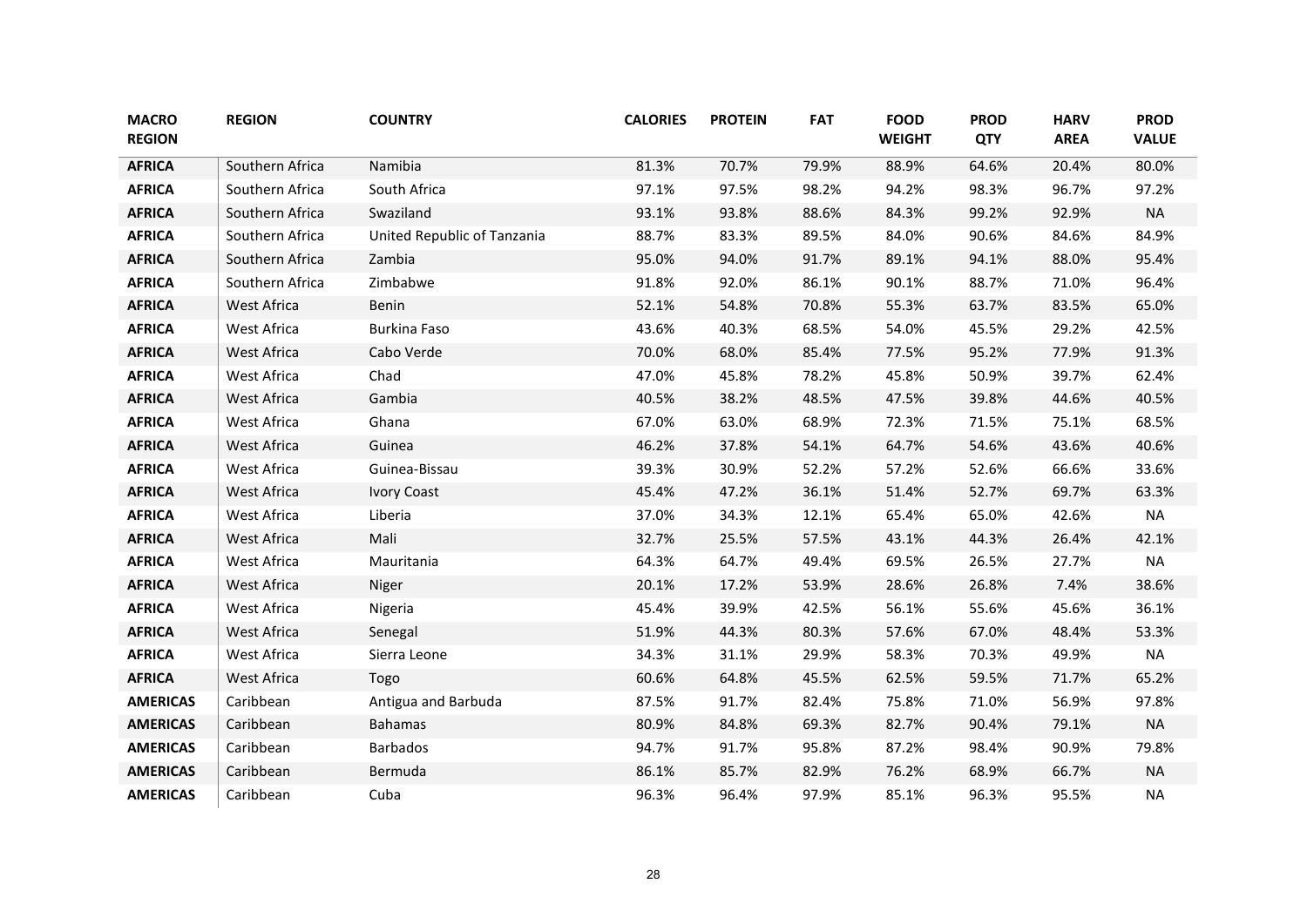| <b>MACRO</b><br><b>REGION</b> | <b>REGION</b>                        | <b>COUNTRY</b>                   | <b>CALORIES</b> | <b>PROTEIN</b> | <b>FAT</b> | <b>FOOD</b><br><b>WEIGHT</b> | <b>PROD</b><br><b>QTY</b> | <b>HARV</b><br><b>AREA</b> | <b>PROD</b><br><b>VALUE</b> |
|-------------------------------|--------------------------------------|----------------------------------|-----------------|----------------|------------|------------------------------|---------------------------|----------------------------|-----------------------------|
| <b>AMERICAS</b>               | Caribbean                            | Dominica                         | 88.6%           | 89.4%          | 87.3%      | 83.5%                        | 93.4%                     | 93.9%                      | <b>NA</b>                   |
| <b>AMERICAS</b>               | Caribbean                            | Dominican Republic               | 96.0%           | 95.5%          | 96.8%      | 84.1%                        | 98.8%                     | 97.8%                      | 97.3%                       |
| <b>AMERICAS</b>               | Caribbean                            | Grenada                          | 88.5%           | 90.5%          | 82.4%      | 80.6%                        | 87.0%                     | 87.5%                      | <b>NA</b>                   |
| <b>AMERICAS</b>               | Caribbean                            | Haiti                            | 95.3%           | 98.2%          | 94.3%      | 90.0%                        | 97.2%                     | 97.5%                      | <b>NA</b>                   |
| <b>AMERICAS</b>               | Caribbean                            | Jamaica                          | 93.5%           | 92.4%          | 93.8%      | 85.3%                        | 97.4%                     | 96.5%                      | 94.7%                       |
| <b>AMERICAS</b>               | Caribbean                            | Saint Kitts and Nevis            | 89.1%           | 90.9%          | 85.3%      | 83.0%                        | 77.7%                     | 69.8%                      | <b>NA</b>                   |
| <b>AMERICAS</b>               | Caribbean                            | Saint Lucia                      | 93.9%           | 95.2%          | 95.1%      | 86.9%                        | 92.9%                     | 91.0%                      | 89.2%                       |
| <b>AMERICAS</b>               | Caribbean                            | Saint Vincent and the Grenadines | 88.4%           | 88.5%          | 84.8%      | 79.2%                        | 89.9%                     | 92.7%                      | 80.5%                       |
| <b>AMERICAS</b>               | Caribbean                            | <b>Trinidad and Tobago</b>       | 94.7%           | 93.9%          | 96.0%      | 86.1%                        | 74.6%                     | 84.7%                      | 92.9%                       |
| <b>AMERICAS</b>               | <b>Central America</b><br>and Mexico | Belize                           | 79.5%           | 73.9%          | 74.2%      | 85.5%                        | 93.6%                     | 68.9%                      | 68.9%                       |
| <b>AMERICAS</b>               | Central America<br>and Mexico        | Costa Rica                       | 79.7%           | 71.9%          | 57.1%      | 81.8%                        | 84.4%                     | 73.6%                      | 95.9%                       |
| <b>AMERICAS</b>               | Central America<br>and Mexico        | El Salvador                      | 56.4%           | 37.4%          | 64.4%      | 63.8%                        | 84.6%                     | 47.2%                      | 56.2%                       |
| <b>AMERICAS</b>               | <b>Central America</b><br>and Mexico | Guatemala                        | 52.7%           | 35.1%          | 52.3%      | 64.0%                        | 87.7%                     | 42.3%                      | <b>NA</b>                   |
| <b>AMERICAS</b>               | Central America<br>and Mexico        | Honduras                         | 48.5%           | 35.7%          | 15.8%      | 63.8%                        | 74.7%                     | 46.2%                      | 65.8%                       |
| <b>AMERICAS</b>               | Central America<br>and Mexico        | Mexico                           | 48.2%           | 30.5%          | 52.7%      | 63.9%                        | 74.3%                     | 42.9%                      | 62.6%                       |
| <b>AMERICAS</b>               | Central America<br>and Mexico        | Nicaragua                        | 57.1%           | 36.8%          | 51.8%      | 64.5%                        | 87.3%                     | 38.6%                      | 66.0%                       |
| <b>AMERICAS</b>               | <b>Central America</b><br>and Mexico | Panama                           | 86.5%           | 82.7%          | 89.2%      | 86.7%                        | 92.7%                     | 73.5%                      | 86.3%                       |
| <b>AMERICAS</b>               | North America                        | Canada                           | 92.4%           | 93.7%          | 95.0%      | 82.2%                        | 99.2%                     | 99.4%                      | 97.7%                       |
| <b>AMERICAS</b>               | North America                        | <b>United States of America</b>  | 89.9%           | 94.7%          | 96.4%      | 84.2%                        | 98.7%                     | 98.8%                      | 94.9%                       |
| <b>AMERICAS</b>               | Andes                                | Bolivia (Plurinational State of) | 84.4%           | 78.6%          | 67.4%      | 69.6%                        | 87.4%                     | 84.0%                      | 75.8%                       |
| <b>AMERICAS</b>               | Andes                                | Chile                            | 90.9%           | 86.4%          | 95.5%      | 75.1%                        | 87.8%                     | 91.5%                      | 78.9%                       |
| <b>AMERICAS</b>               | Andes                                | Colombia                         | 76.2%           | 80.0%          | 45.2%      | 66.8%                        | 80.3%                     | 76.4%                      | 67.3%                       |
| <b>AMERICAS</b>               | Andes                                | Ecuador                          | 80.3%           | 88.8%          | 42.0%      | 82.3%                        | 83.1%                     | 67.6%                      | 78.0%                       |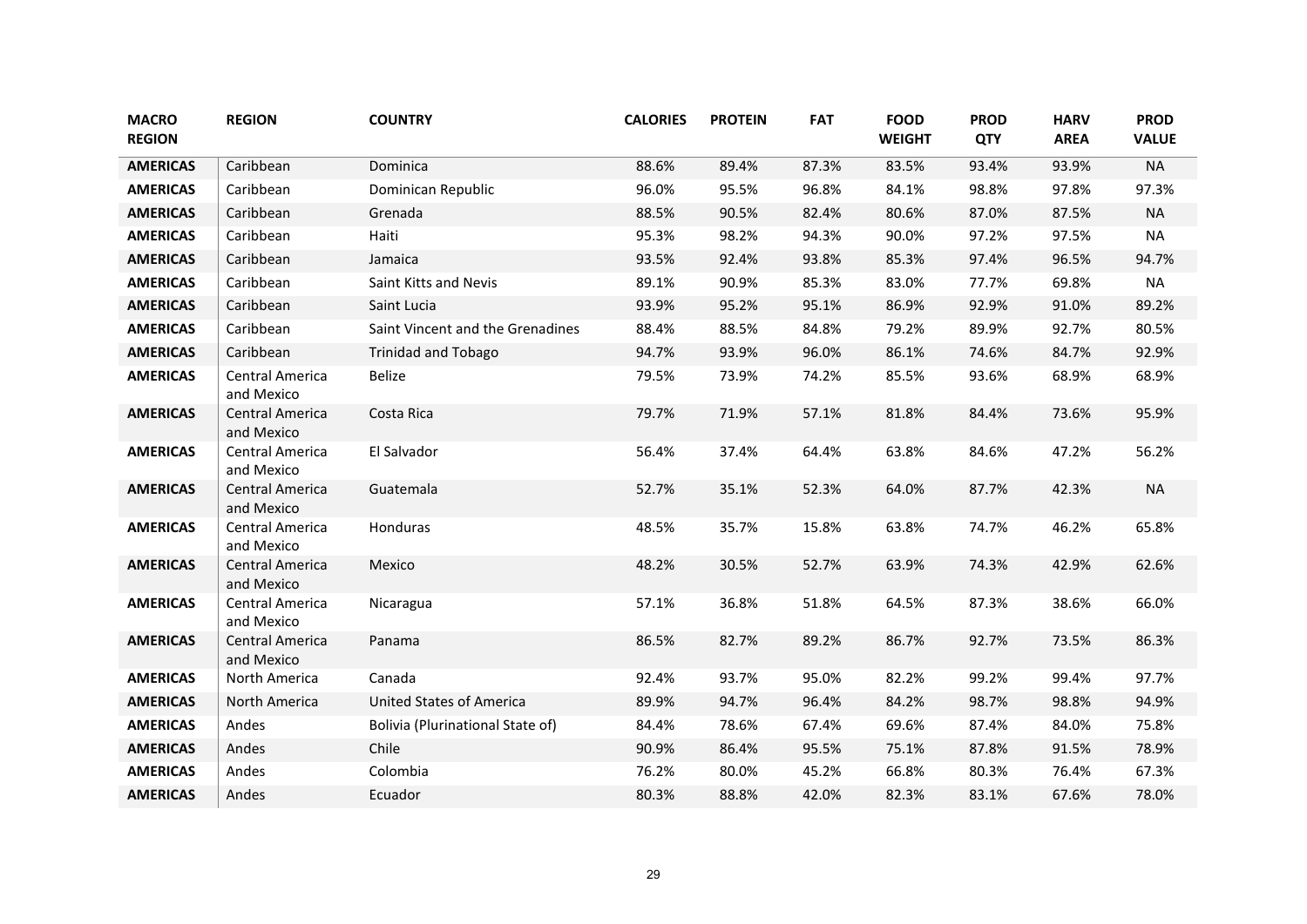| <b>MACRO</b><br><b>REGION</b>         | <b>REGION</b>    | <b>COUNTRY</b>                           | <b>CALORIES</b> | <b>PROTEIN</b> | <b>FAT</b> | <b>FOOD</b><br><b>WEIGHT</b> | <b>PROD</b><br><b>QTY</b> | <b>HARV</b><br><b>AREA</b> | <b>PROD</b><br><b>VALUE</b> |
|---------------------------------------|------------------|------------------------------------------|-----------------|----------------|------------|------------------------------|---------------------------|----------------------------|-----------------------------|
| <b>AMERICAS</b>                       | Andes            | Peru                                     | 74.4%           | 77.6%          | 57.3%      | 64.1%                        | 78.8%                     | 74.6%                      | 73.3%                       |
| <b>AMERICAS</b>                       | Temp. S. America | Argentina                                | 96.7%           | 93.5%          | 99.3%      | 91.1%                        | 99.6%                     | 99.3%                      | 99.1%                       |
| <b>AMERICAS</b>                       | Temp. S. America | Chile                                    | 90.9%           | 86.4%          | 95.5%      | 75.1%                        | 87.8%                     | 91.5%                      | 78.9%                       |
| <b>AMERICAS</b>                       | Temp. S. America | Uruguay                                  | 95.5%           | 91.6%          | 92.5%      | 90.7%                        | 99.7%                     | 99.9%                      | 98.7%                       |
| <b>AMERICAS</b>                       | Trop. S. America | <b>Bolivia (Plurinational State of)</b>  | 84.4%           | 78.6%          | 67.4%      | 69.6%                        | 87.4%                     | 84.0%                      | 75.8%                       |
| <b>AMERICAS</b>                       | Trop. S. America | <b>Brazil</b>                            | 90.3%           | 93.9%          | 83.9%      | 83.6%                        | 95.4%                     | 91.6%                      | 90.2%                       |
| <b>AMERICAS</b>                       | Trop. S. America | Colombia                                 | 76.2%           | 80.0%          | 45.2%      | 66.8%                        | 80.3%                     | 76.4%                      | 67.3%                       |
| <b>AMERICAS</b>                       | Trop. S. America | Ecuador                                  | 80.3%           | 88.8%          | 42.0%      | 82.3%                        | 83.1%                     | 67.6%                      | 78.0%                       |
| <b>AMERICAS</b>                       | Trop. S. America | Guyana                                   | 91.8%           | 90.4%          | 88.3%      | 81.7%                        | 98.9%                     | 95.6%                      | 73.2%                       |
| <b>AMERICAS</b>                       | Trop. S. America | Paraguay                                 | 78.7%           | 82.3%          | 81.6%      | 61.3%                        | 84.5%                     | 94.2%                      | 93.1%                       |
| <b>AMERICAS</b>                       | Trop. S. America | Peru                                     | 74.4%           | 77.6%          | 57.3%      | 64.1%                        | 78.8%                     | 74.6%                      | 73.3%                       |
| <b>AMERICAS</b>                       | Trop. S. America | Suriname                                 | 94.8%           | 92.2%          | 93.2%      | 89.4%                        | 97.3%                     | 97.6%                      | 91.0%                       |
| <b>AMERICAS</b>                       | Trop. S. America | Venezuela (Bolivarian Republic of)       | 91.6%           | 95.5%          | 81.4%      | 85.5%                        | 87.4%                     | 90.3%                      | 84.3%                       |
| <b>ASIA AND</b><br>THE PACIFIC        | East Asia        | China, Hong Kong SAR                     | 58.9%           | 55.3%          | 52.2%      | 61.0%                        | 73.4%                     | 68.7%                      | 97.3%                       |
| <b>ASIA AND</b><br><b>THE PACIFIC</b> | East Asia        | China, Macao SAR                         | 63.4%           | 60.2%          | 84.2%      | 62.9%                        | 99.9%                     | 99.9%                      | <b>NA</b>                   |
| <b>ASIA AND</b><br><b>THE PACIFIC</b> | East Asia        | China, mainland                          | 53.5%           | 57.3%          | 68.7%      | 61.8%                        | 66.0%                     | 64.6%                      | 62.7%                       |
| <b>ASIA AND</b><br><b>THE PACIFIC</b> | East Asia        | China, Taiwan Province of                | 49.8%           | 47.5%          | 28.8%      | 60.0%                        | 50.5%                     | 40.5%                      | <b>NA</b>                   |
| <b>ASIA AND</b><br><b>THE PACIFIC</b> | East Asia        | Democratic People's Republic of<br>Korea | 50.4%           | 59.5%          | 42.3%      | 59.7%                        | 52.9%                     | 54.2%                      | <b>NA</b>                   |
| <b>ASIA AND</b><br><b>THE PACIFIC</b> | East Asia        | Japan                                    | 55.9%           | 45.7%          | 65.5%      | 63.2%                        | 53.8%                     | 30.8%                      | 33.8%                       |
| <b>ASIA AND</b><br><b>THE PACIFIC</b> | East Asia        | Mongolia                                 | 87.1%           | 92.9%          | 64.2%      | 81.4%                        | 93.6%                     | 98.2%                      | 92.8%                       |
| <b>ASIA AND</b><br><b>THE PACIFIC</b> | East Asia        | Republic of Korea                        | 46.9%           | 46.3%          | 45.7%      | 58.2%                        | 36.1%                     | 26.2%                      | 35.4%                       |
| <b>ASIA AND</b><br><b>THE PACIFIC</b> | South Asia       | Bangladesh                               | 20.0%           | 23.7%          | 79.1%      | 33.1%                        | 19.4%                     | 14.4%                      | 19.3%                       |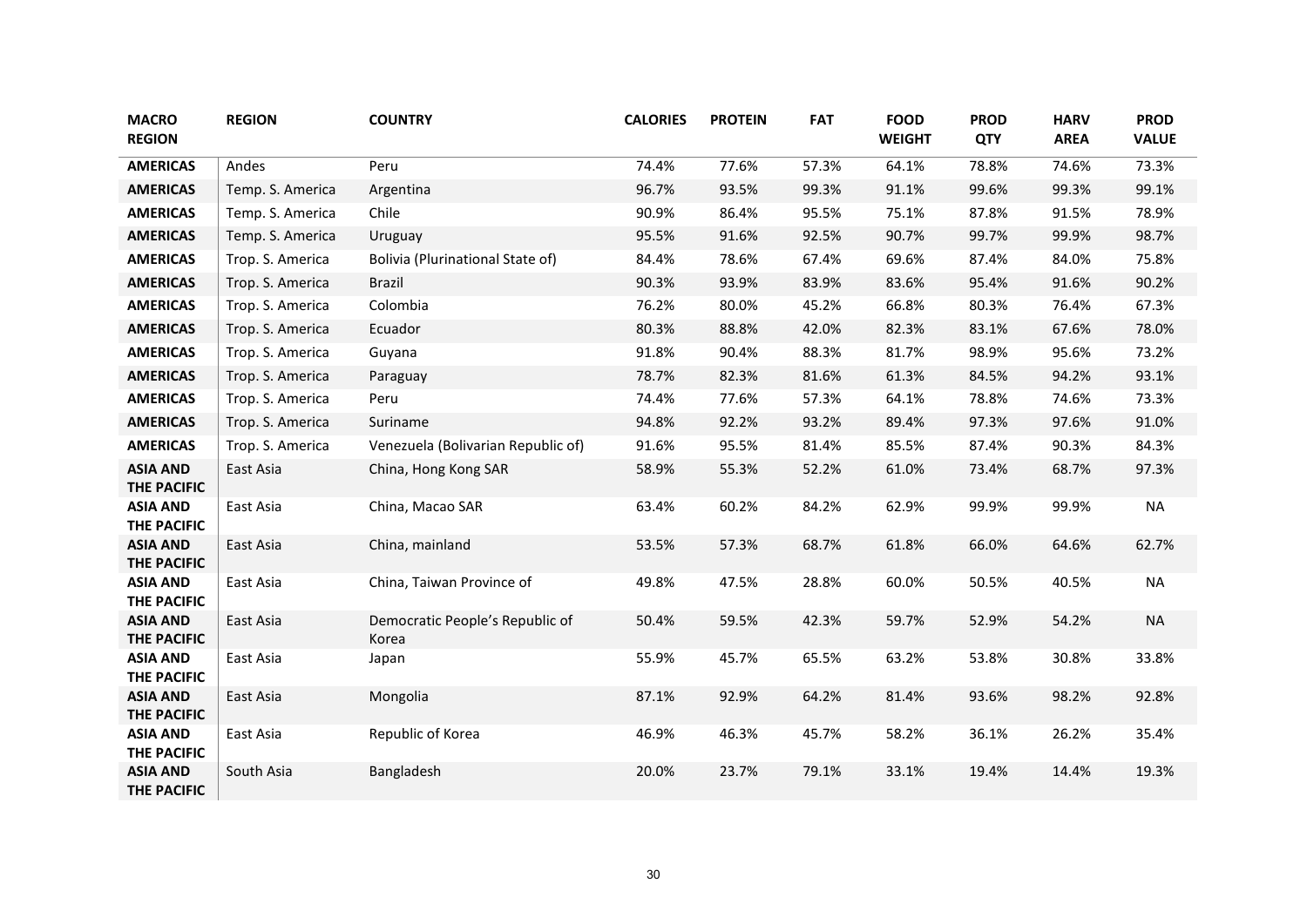| <b>MACRO</b><br><b>REGION</b>         | <b>REGION</b>                | <b>COUNTRY</b>                   | <b>CALORIES</b> | <b>PROTEIN</b> | <b>FAT</b> | <b>FOOD</b><br><b>WEIGHT</b> | <b>PROD</b><br><b>QTY</b> | <b>HARV</b><br><b>AREA</b> | <b>PROD</b><br><b>VALUE</b> |
|---------------------------------------|------------------------------|----------------------------------|-----------------|----------------|------------|------------------------------|---------------------------|----------------------------|-----------------------------|
| <b>ASIA AND</b><br><b>THE PACIFIC</b> | South Asia                   | India                            | 44.7%           | 51.8%          | 74.7%      | 50.0%                        | 35.3%                     | 54.4%                      | 47.4%                       |
| <b>ASIA AND</b><br><b>THE PACIFIC</b> | South Asia                   | Maldives                         | 42.0%           | 53.6%          | 45.0%      | 57.7%                        | 36.9%                     | 47.1%                      | 98.8%                       |
| <b>ASIA AND</b><br><b>THE PACIFIC</b> | South Asia                   | Nepal                            | 50.3%           | 50.9%          | 76.7%      | 56.8%                        | 48.3%                     | 50.4%                      | 51.0%                       |
| <b>ASIA AND</b><br><b>THE PACIFIC</b> | South Asia                   | Sri Lanka                        | 20.2%           | 32.6%          | 8.7%       | 27.4%                        | 13.5%                     | 11.3%                      | 20.1%                       |
| <b>ASIA AND</b><br><b>THE PACIFIC</b> | Southeast Asia               | Brunei Darussalam                | 47.7%           | 57.1%          | 82.8%      | 59.2%                        | 58.2%                     | 47.3%                      | 61.6%                       |
| <b>ASIA AND</b><br><b>THE PACIFIC</b> | Southeast Asia               | Cambodia                         | 19.1%           | 28.3%          | 57.9%      | 32.9%                        | 42.3%                     | 20.5%                      | 32.8%                       |
| <b>ASIA AND</b><br><b>THE PACIFIC</b> | Southeast Asia               | Indonesia                        | 36.0%           | 39.2%          | 72.7%      | 46.7%                        | 60.8%                     | 49.7%                      | 60.0%                       |
| <b>ASIA AND</b><br><b>THE PACIFIC</b> | Southeast Asia               | Lao People's Democratic Republic | 23.2%           | 27.1%          | 53.5%      | 42.6%                        | 36.4%                     | 32.7%                      | 45.2%                       |
| <b>ASIA AND</b><br><b>THE PACIFIC</b> | Southeast Asia               | Malaysia                         | 44.1%           | 54.0%          | 81.6%      | 51.0%                        | 95.9%                     | 82.1%                      | 94.1%                       |
| <b>ASIA AND</b><br><b>THE PACIFIC</b> | Southeast Asia               | Myanmar                          | 31.3%           | 37.1%          | 78.6%      | 41.9%                        | 26.2%                     | 50.7%                      | <b>NA</b>                   |
| <b>ASIA AND</b><br><b>THE PACIFIC</b> | Southeast Asia               | Philippines                      | 25.0%           | 33.6%          | 35.3%      | 44.0%                        | 19.8%                     | 29.2%                      | 25.7%                       |
| <b>ASIA AND</b><br><b>THE PACIFIC</b> | Southeast Asia               | Thailand                         | 26.8%           | 34.8%          | 69.0%      | 40.9%                        | 29.4%                     | 24.4%                      | 30.2%                       |
| <b>ASIA AND</b><br><b>THE PACIFIC</b> | Southeast Asia               | Timor-Leste                      | 55.5%           | 66.1%          | 87.7%      | 59.0%                        | 57.6%                     | 70.1%                      | <b>NA</b>                   |
| <b>ASIA AND</b><br><b>THE PACIFIC</b> | Southeast Asia               | Viet Nam                         | 22.4%           | 31.2%          | 54.4%      | 42.6%                        | 29.7%                     | 32.9%                      | 34.4%                       |
| <b>ASIA AND</b><br><b>THE PACIFIC</b> | Australia and New<br>Zealand | Australia                        | 95.7%           | 93.4%          | 94.5%      | 88.5%                        | 99.9%                     | 99.9%                      | 99.7%                       |
| <b>ASIA AND</b><br><b>THE PACIFIC</b> | Australia and New<br>Zealand | New Zealand                      | 92.9%           | 91.6%          | 93.9%      | 83.4%                        | 98.2%                     | 98.6%                      | 99.2%                       |
| <b>ASIA AND</b><br><b>THE PACIFIC</b> | Trop. Pacific Region         | Fiji                             | 82.2%           | 87.5%          | 45.8%      | 71.8%                        | 87.8%                     | 50.1%                      | 68.2%                       |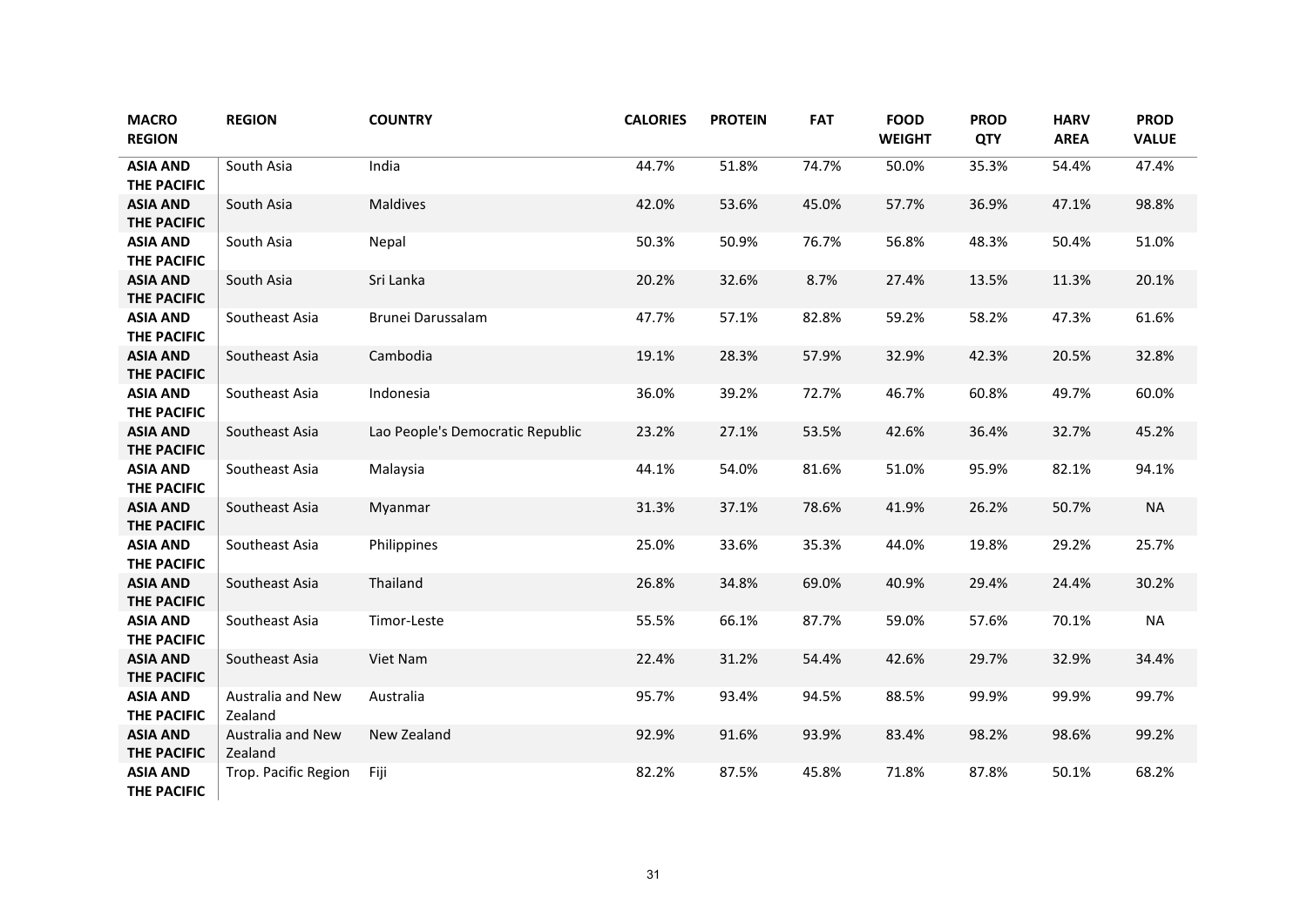| <b>MACRO</b><br><b>REGION</b>         | <b>REGION</b>        | <b>COUNTRY</b>            | <b>CALORIES</b> | <b>PROTEIN</b> | <b>FAT</b> | <b>FOOD</b><br><b>WEIGHT</b> | <b>PROD</b><br><b>QTY</b> | <b>HARV</b><br><b>AREA</b> | <b>PROD</b><br><b>VALUE</b> |
|---------------------------------------|----------------------|---------------------------|-----------------|----------------|------------|------------------------------|---------------------------|----------------------------|-----------------------------|
| <b>ASIA AND</b><br><b>THE PACIFIC</b> | Trop. Pacific Region | French Polynesia          | 87.1%           | 87.6%          | 81.3%      | 77.5%                        | 23.6%                     | 10.0%                      | <b>NA</b>                   |
| <b>ASIA AND</b><br><b>THE PACIFIC</b> | Trop. Pacific Region | Kiribati                  | 59.9%           | 68.0%          | 7.2%       | 49.8%                        | 8.5%                      | 7.2%                       | <b>NA</b>                   |
| <b>ASIA AND</b><br><b>THE PACIFIC</b> | Trop. Pacific Region | New Caledonia             | 88.5%           | 89.5%          | 79.8%      | 82.0%                        | 50.3%                     | 55.9%                      | <b>NA</b>                   |
| <b>ASIA AND</b><br><b>THE PACIFIC</b> | Trop. Pacific Region | Samoa                     | 55.8%           | 62.0%          | 21.9%      | 49.3%                        | 19.3%                     | 25.2%                      | <b>NA</b>                   |
| <b>ASIA AND</b><br><b>THE PACIFIC</b> | Trop. Pacific Region | Solomon Islands           | 78.5%           | 80.5%          | 36.5%      | 67.3%                        | 46.2%                     | 41.8%                      | <b>NA</b>                   |
| <b>ASIA AND</b><br><b>THE PACIFIC</b> | Trop. Pacific Region | Vanuatu                   | 57.4%           | 65.9%          | 28.6%      | 43.3%                        | 13.4%                     | 10.4%                      | 33.3%                       |
| <b>EUROPE</b>                         | NE Europe            | <b>Belarus</b>            | 76.6%           | 87.5%          | 95.6%      | 75.8%                        | 87.9%                     | 90.9%                      | 90.0%                       |
| <b>EUROPE</b>                         | <b>NE Europe</b>     | Czech Republic            | 81.4%           | 95.2%          | 98.1%      | 83.1%                        | 76.9%                     | 92.5%                      | 89.4%                       |
| <b>EUROPE</b>                         | <b>NE Europe</b>     | Estonia                   | 73.8%           | 94.0%          | 80.4%      | 78.0%                        | 65.4%                     | 82.1%                      | 95.8%                       |
| <b>EUROPE</b>                         | <b>NE Europe</b>     | Hungary                   | 83.5%           | 95.3%          | 98.6%      | 77.9%                        | 94.1%                     | 96.6%                      | 96.8%                       |
| <b>EUROPE</b>                         | <b>NE Europe</b>     | Latvia                    | 76.1%           | 90.2%          | 95.3%      | 77.5%                        | 94.2%                     | 89.9%                      | 94.5%                       |
| <b>EUROPE</b>                         | <b>NE Europe</b>     | Lithuania                 | 79.5%           | 94.5%          | 94.0%      | 81.6%                        | 71.3%                     | 87.8%                      | 91.5%                       |
| <b>EUROPE</b>                         | <b>NE Europe</b>     | Poland                    | 78.5%           | 95.2%          | 96.4%      | 78.9%                        | 76.6%                     | 84.3%                      | 85.3%                       |
| <b>EUROPE</b>                         | <b>NE Europe</b>     | Republic of Moldova       | 85.8%           | 95.3%          | 97.4%      | 82.1%                        | 84.0%                     | 94.5%                      | 96.3%                       |
| <b>EUROPE</b>                         | <b>NE Europe</b>     | Romania                   | 86.5%           | 95.0%          | 97.3%      | 79.9%                        | 90.7%                     | 95.1%                      | 95.2%                       |
| <b>EUROPE</b>                         | <b>NE Europe</b>     | <b>Russian Federation</b> | 78.1%           | 95.7%          | 97.5%      | 79.5%                        | 79.9%                     | 91.9%                      | 88.6%                       |
| <b>EUROPE</b>                         | <b>NE Europe</b>     | Slovakia                  | 77.0%           | 94.3%          | 96.9%      | 77.5%                        | 86.2%                     | 95.8%                      | 92.3%                       |
| <b>EUROPE</b>                         | <b>NE Europe</b>     | Ukraine                   | 77.6%           | 94.1%          | 96.6%      | 79.0%                        | 85.8%                     | 95.9%                      | 88.2%                       |
| <b>EUROPE</b>                         | SE Europe            | Albania                   | 81.1%           | 92.6%          | 69.0%      | 72.5%                        | 84.4%                     | 75.0%                      | 83.4%                       |
| <b>EUROPE</b>                         | SE Europe            | Armenia                   | 25.7%           | 23.1%          | 73.8%      | 54.2%                        | 63.6%                     | 28.9%                      | 62.7%                       |
| <b>EUROPE</b>                         | SE Europe            | Bosnia and Herzegovina    | 85.8%           | 92.4%          | 93.7%      | 73.2%                        | 76.3%                     | 67.9%                      | 75.9%                       |
| <b>EUROPE</b>                         | SE Europe            | <b>Bulgaria</b>           | 83.4%           | 96.9%          | 94.2%      | 82.5%                        | 94.1%                     | 90.0%                      | 90.2%                       |
| <b>EUROPE</b>                         | SE Europe            | Croatia                   | 74.9%           | 93.9%          | 85.0%      | 77.1%                        | 72.7%                     | 86.0%                      | 82.2%                       |
| <b>EUROPE</b>                         | SE Europe            | Georgia                   | 31.3%           | 23.7%          | 73.5%      | 40.2%                        | 75.3%                     | 67.4%                      | 77.4%                       |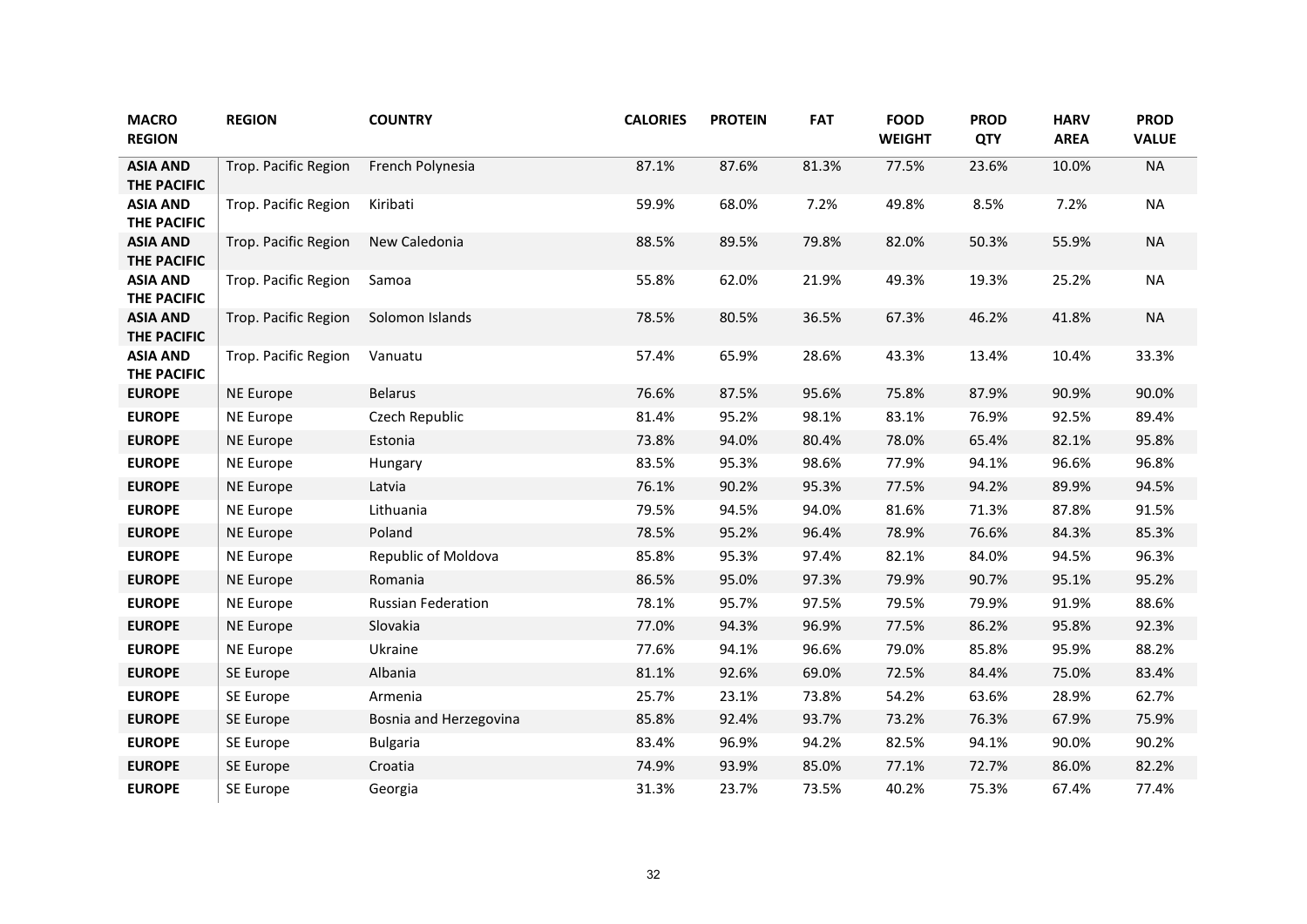| <b>MACRO</b><br><b>REGION</b> | <b>REGION</b>    | <b>COUNTRY</b>                               | <b>CALORIES</b> | <b>PROTEIN</b> | <b>FAT</b> | <b>FOOD</b><br><b>WEIGHT</b> | <b>PROD</b><br>QTY | <b>HARV</b><br><b>AREA</b> | <b>PROD</b><br><b>VALUE</b> |
|-------------------------------|------------------|----------------------------------------------|-----------------|----------------|------------|------------------------------|--------------------|----------------------------|-----------------------------|
| <b>EUROPE</b>                 | SE Europe        | Greece                                       | 69.8%           | 90.7%          | 48.6%      | 76.9%                        | 77.1%              | 63.6%                      | 45.9%                       |
| <b>EUROPE</b>                 | SE Europe        | Montenegro                                   | 80.7%           | 90.3%          | 87.2%      | 70.6%                        | 79.6%              | 74.9%                      | <b>NA</b>                   |
| <b>EUROPE</b>                 | SE Europe        | Serbia                                       | 80.0%           | 88.8%          | 93.3%      | 75.6%                        | 71.6%              | 82.9%                      | 81.9%                       |
| <b>EUROPE</b>                 | SE Europe        | Slovenia                                     | 84.4%           | 93.7%          | 89.4%      | 78.8%                        | 89.8%              | 88.1%                      | 72.3%                       |
| <b>EUROPE</b>                 | SE Europe        | The former Yugoslav Republic of<br>Macedonia | 79.4%           | 92.0%          | 90.8%      | 77.1%                        | 85.3%              | 84.6%                      | 85.4%                       |
| <b>EUROPE</b>                 | SE Europe        | Turkey                                       | 33.8%           | 23.2%          | 75.5%      | 46.5%                        | 35.3%              | 17.7%                      | 45.7%                       |
| <b>EUROPE</b>                 | <b>NW Europe</b> | Austria                                      | 75.6%           | 92.0%          | 90.5%      | 73.7%                        | 71.0%              | 85.7%                      | 82.3%                       |
| <b>EUROPE</b>                 | NW Europe        | Belgium                                      | 76.2%           | 94.0%          | 92.8%      | 77.4%                        | 73.3%              | 85.6%                      | 73.9%                       |
| <b>EUROPE</b>                 | <b>NW Europe</b> | Denmark                                      | 71.6%           | 87.7%          | 86.8%      | 77.5%                        | 50.8%              | 80.8%                      | 91.3%                       |
| <b>EUROPE</b>                 | NW Europe        | Finland                                      | 78.6%           | 91.8%          | 93.0%      | 78.6%                        | 69.3%              | 72.7%                      | 83.1%                       |
| <b>EUROPE</b>                 | <b>NW Europe</b> | France                                       | 74.5%           | 92.7%          | 73.8%      | 77.7%                        | 75.1%              | 84.1%                      | 83.0%                       |
| <b>EUROPE</b>                 | NW Europe        | Germany                                      | 76.4%           | 92.2%          | 93.7%      | 78.5%                        | 80.2%              | 92.0%                      | 82.3%                       |
| <b>EUROPE</b>                 | <b>NW Europe</b> | Iceland                                      | 71.5%           | 92.0%          | 94.3%      | 74.8%                        | 99.8%              | 99.9%                      | 99.9%                       |
| <b>EUROPE</b>                 | NW Europe        | Ireland                                      | 82.3%           | 93.4%          | 97.2%      | 85.0%                        | 92.1%              | 92.4%                      | 92.3%                       |
| <b>EUROPE</b>                 | <b>NW Europe</b> | Luxembourg                                   | 82.4%           | 92.4%          | 91.8%      | 80.6%                        | 99.2%              | 96.5%                      | 93.8%                       |
| <b>EUROPE</b>                 | NW Europe        | Netherlands                                  | 73.8%           | 92.6%          | 96.1%      | 77.5%                        | 79.0%              | 87.3%                      | 88.3%                       |
| <b>EUROPE</b>                 | <b>NW Europe</b> | Norway                                       | 79.2%           | 91.3%          | 94.1%      | 76.6%                        | 81.5%              | 76.2%                      | 81.0%                       |
| <b>EUROPE</b>                 | NW Europe        | Sweden                                       | 76.3%           | 93.5%          | 93.1%      | 78.4%                        | 64.2%              | 79.9%                      | 86.2%                       |
| <b>EUROPE</b>                 | <b>NW Europe</b> | Switzerland                                  | 69.6%           | 90.7%          | 89.5%      | 72.7%                        | 68.7%              | 89.6%                      | 73.9%                       |
| <b>EUROPE</b>                 | NW Europe        | United Kingdom                               | 79.2%           | 91.9%          | 96.0%      | 80.6%                        | 80.6%              | 91.5%                      | 87.7%                       |
| <b>EUROPE</b>                 | SW Europe        | France                                       | 74.5%           | 92.7%          | 73.8%      | 77.7%                        | 75.1%              | 84.1%                      | 83.0%                       |
| <b>EUROPE</b>                 | SW Europe        | Italy                                        | 73.6%           | 91.5%          | 58.2%      | 76.0%                        | 86.2%              | 79.3%                      | 66.4%                       |
| <b>EUROPE</b>                 | SW Europe        | Portugal                                     | 76.6%           | 92.4%          | 67.3%      | 76.7%                        | 87.0%              | 64.6%                      | 79.1%                       |
| <b>EUROPE</b>                 | SW Europe        | Spain                                        | 68.0%           | 87.5%          | 53.1%      | 79.8%                        | 80.9%              | 75.8%                      | 68.0%                       |
| <b>NEAR EAST</b>              | Central Asia     | Armenia                                      | 25.7%           | 23.1%          | 73.8%      | 54.2%                        | 63.6%              | 28.9%                      | 62.7%                       |
| <b>NEAR EAST</b>              | Central Asia     | Azerbaijan                                   | 26.9%           | 16.1%          | 57.7%      | 44.5%                        | 53.2%              | 22.7%                      | 58.6%                       |
| <b>NEAR EAST</b>              | Central Asia     | Georgia                                      | 31.3%           | 23.7%          | 73.5%      | 40.2%                        | 75.3%              | 67.4%                      | 77.4%                       |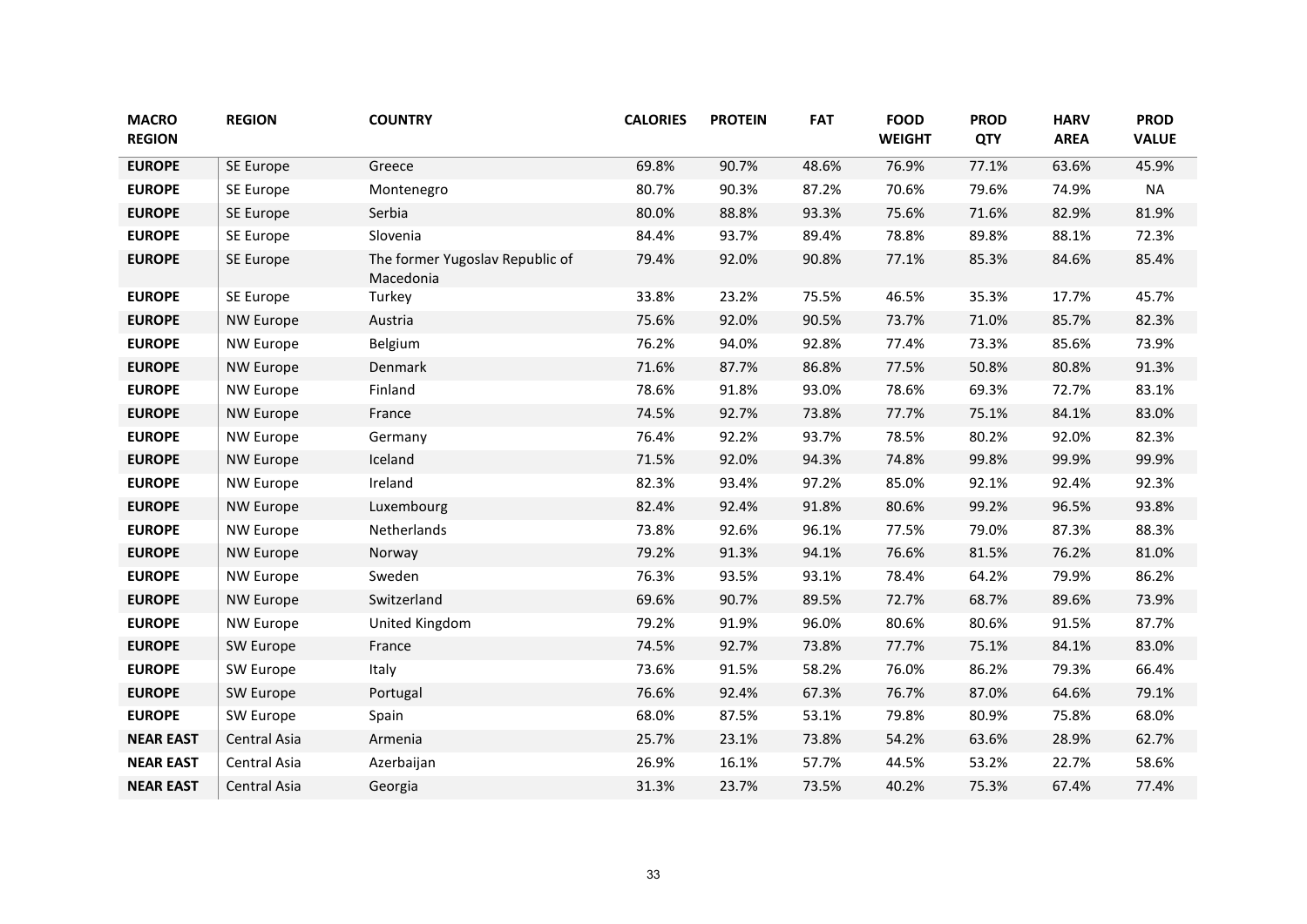| <b>MACRO</b><br><b>REGION</b> | <b>REGION</b>    | <b>COUNTRY</b>                        | <b>CALORIES</b> | <b>PROTEIN</b> | <b>FAT</b> | <b>FOOD</b><br><b>WEIGHT</b> | <b>PROD</b><br><b>QTY</b> | <b>HARV</b><br><b>AREA</b> | <b>PROD</b><br><b>VALUE</b> |
|-------------------------------|------------------|---------------------------------------|-----------------|----------------|------------|------------------------------|---------------------------|----------------------------|-----------------------------|
| <b>NEAR EAST</b>              | Central Asia     | Kazakhstan                            | 52.2%           | 29.8%          | 89.2%      | 56.8%                        | 32.0%                     | 12.5%                      | 39.6%                       |
| <b>NEAR EAST</b>              | Central Asia     | Kyrgyzstan                            | 45.3%           | 31.2%          | 79.7%      | 54.3%                        | 63.4%                     | 36.6%                      | 63.0%                       |
| <b>NEAR EAST</b>              | Central Asia     | Tajikistan                            | 38.8%           | 20.9%          | 67.0%      | 48.3%                        | 62.3%                     | 44.4%                      | 61.5%                       |
| <b>NEAR EAST</b>              | Central Asia     | Turkmenistan                          | 27.9%           | 14.2%          | 73.1%      | 45.6%                        | 59.4%                     | 49.9%                      | 79.2%                       |
| <b>NEAR EAST</b>              | Central Asia     | Uzbekistan                            | 31.9%           | 16.7%          | 85.0%      | 51.7%                        | 60.2%                     | 53.6%                      | <b>NA</b>                   |
| <b>NEAR EAST</b>              | West Asia        | Afghanistan                           | 20.8%           | 11.1%          | 56.6%      | 27.5%                        | 27.3%                     | 16.5%                      | <b>NA</b>                   |
| <b>NEAR EAST</b>              | West Asia        | Iran (Islamic Republic of)            | 44.0%           | 27.3%          | 72.9%      | 56.8%                        | 44.2%                     | 20.5%                      | 37.8%                       |
| <b>NEAR EAST</b>              | West Asia        | Iraq                                  | 43.7%           | 21.0%          | 83.2%      | 49.4%                        | 39.3%                     | 21.1%                      | 33.5%                       |
| <b>NEAR EAST</b>              | West Asia        | Israel                                | 37.2%           | 25.0%          | 61.9%      | 50.5%                        | 74.0%                     | 44.2%                      | 71.4%                       |
| <b>NEAR EAST</b>              | West Asia        | Jordan                                | 30.9%           | 19.9%          | 69.9%      | 42.5%                        | 71.9%                     | 27.0%                      | 66.0%                       |
| <b>NEAR EAST</b>              | West Asia        | Kuwait                                | 62.2%           | 41.7%          | 84.2%      | 61.5%                        | 75.9%                     | 45.8%                      | <b>NA</b>                   |
| <b>NEAR EAST</b>              | West Asia        | Lebanon                               | 34.1%           | 27.6%          | 67.0%      | 53.2%                        | 67.8%                     | 33.3%                      | 60.7%                       |
| <b>NEAR EAST</b>              | West Asia        | <b>Occupied Palestinian Territory</b> | 28.4%           | 26.9%          | 44.0%      | 51.0%                        | 76.1%                     | 18.3%                      | 54.2%                       |
| <b>NEAR EAST</b>              | West Asia        | Pakistan                              | 47.4%           | 25.5%          | 85.1%      | 49.9%                        | 74.7%                     | 48.3%                      | 51.9%                       |
| <b>NEAR EAST</b>              | West Asia        | Saudi Arabia                          | 57.7%           | 39.8%          | 80.7%      | 55.1%                        | 33.7%                     | 28.5%                      | 57.4%                       |
| <b>NEAR EAST</b>              | West Asia        | Syrian Arab Republic                  | 27.0%           | 25.7%          | 55.8%      | 42.2%                        | 42.5%                     | 11.3%                      | <b>NA</b>                   |
| <b>NEAR EAST</b>              | West Asia        | Turkey                                | 33.8%           | 23.2%          | 75.5%      | 46.5%                        | 35.3%                     | 17.7%                      | 45.7%                       |
| <b>NEAR EAST</b>              | West Asia        | <b>United Arab Emirates</b>           | 53.6%           | 30.6%          | 75.0%      | 55.6%                        | 29.1%                     | 7.0%                       | <b>NA</b>                   |
| <b>NEAR EAST</b>              | West Asia        | Yemen                                 | 48.4%           | 31.3%          | 71.6%      | 49.2%                        | 65.9%                     | 75.1%                      | 70.9%                       |
| <b>NEAR EAST</b>              | SE Mediterranean | Algeria                               | 25.5%           | 19.1%          | 71.5%      | 44.2%                        | 57.6%                     | 16.7%                      | 50.8%                       |
| <b>NEAR EAST</b>              | SE Mediterranean | Cyprus                                | 37.0%           | 33.2%          | 61.7%      | 50.3%                        | 71.2%                     | 26.4%                      | 70.4%                       |
| <b>NEAR EAST</b>              | SE Mediterranean | Egypt                                 | 46.6%           | 44.9%          | 75.4%      | 55.9%                        | 44.7%                     | 52.2%                      | 60.7%                       |
| <b>NEAR EAST</b>              | SE Mediterranean | Israel                                | 37.2%           | 25.0%          | 61.9%      | 50.5%                        | 74.0%                     | 44.2%                      | 71.4%                       |
| <b>NEAR EAST</b>              | SE Mediterranean | Jordan                                | 30.9%           | 19.9%          | 69.9%      | 42.5%                        | 71.9%                     | 27.0%                      | 66.0%                       |
| <b>NEAR EAST</b>              | SE Mediterranean | Lebanon                               | 34.1%           | 27.6%          | 67.0%      | 53.2%                        | 67.8%                     | 33.3%                      | 60.7%                       |
| <b>NEAR EAST</b>              | SE Mediterranean | Libya                                 | 30.2%           | 23.1%          | 71.2%      | 49.9%                        | 67.3%                     | 21.1%                      | <b>NA</b>                   |
| <b>NEAR EAST</b>              | SE Mediterranean | Malta                                 | 27.8%           | 29.2%          | 54.1%      | 47.9%                        | 57.8%                     | 38.2%                      | 58.5%                       |
| <b>NEAR EAST</b>              | SE Mediterranean | Morocco                               | 25.0%           | 20.4%          | 61.7%      | 44.2%                        | 41.9%                     | 14.9%                      | 54.9%                       |